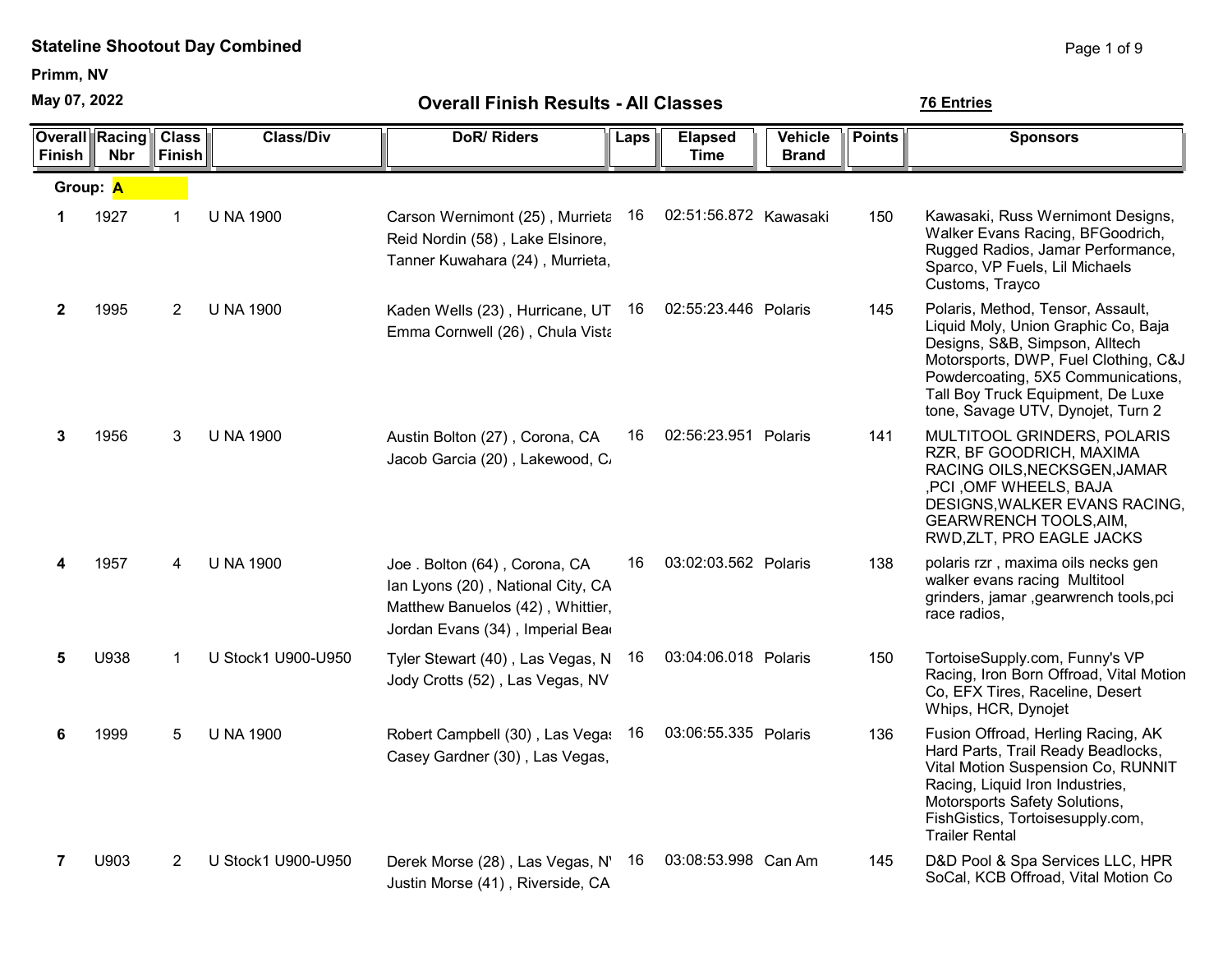Primm, NV

May 07, 2022

| <b>Finish</b> | <b>Overall Racing</b><br><b>Nbr</b> | <b>Class</b><br><b>Finish</b> | <b>Class/Div</b>     | <b>DoR/Riders</b>                                                                                                                   | Laps | <b>Elapsed</b><br>Time | <b>Vehicle</b><br><b>Brand</b> | <b>Points</b> | <b>Sponsors</b>                                                                                                                                                                                         |
|---------------|-------------------------------------|-------------------------------|----------------------|-------------------------------------------------------------------------------------------------------------------------------------|------|------------------------|--------------------------------|---------------|---------------------------------------------------------------------------------------------------------------------------------------------------------------------------------------------------------|
| Group: A      |                                     |                               |                      |                                                                                                                                     |      |                        |                                |               |                                                                                                                                                                                                         |
| 8             | 1910                                | 6                             | <b>U NA 1900</b>     | Lucas Kassity (21), Norco, CA<br>Luke Johnson (30), Norco, CA<br>Riley Koepfli (27), Norco, CA                                      | 16   | 03:15:43.793 Artic Cat |                                | 134           | Carson City Motorsports, McDonalds,<br>Method Race Wheels, Tensor Tires,<br>Baja Designs, KWI Clutches                                                                                                  |
| 9             | 1937                                | 7                             | <b>U NA 1900</b>     | Mia Chapman (19), Florence, AZ<br>Shane Till (35), Florence, AZ<br>Ryder Chapman (12), Florence, /                                  | 16   | 03:19:33.794 Polaris   |                                | 132           | Redbull, Vision Wheel, Yokohama,<br>Kicker Performance Audio, Rigid<br>Industries, Proarmor, AIM, The JIm<br><b>Beaver Show</b>                                                                         |
| 10            | U905                                | 3                             | U Stock1 U900-U950   | Sarah Stewart (40), Las Vegas, I<br>Juddi Hudak (38), N. Las Vegas,                                                                 | 16   | 03:24:12.437 Polaris   |                                | 141           | TortoiseSupply.com, Funny's VP<br>Racing, Vital Motion Co, EFX Tires,<br>Raceline, Desert Whips                                                                                                         |
| 11            | 1385                                | 1                             | Sptsman 1300         | Indy Haberman (11), Santa Ana,<br>Dan Myers (44), Santa Ana, CA<br>Jinjer Myers (46), Santa Ana, CA                                 | 16   | 03:25:42.889 Custom    |                                | 150           | TOYOTA OF ESCONDIDO, HYUNDAI<br>OF ESCONDIDO, TE<br>MOTORSPORTS, KMC WHEELS, VP<br>RACING FUELS, BFGOODRICH<br>TIRES, KARTEK OFFROAD, FORTIN<br>TRANSMISSIONS, SLIME                                    |
| 12            | S919                                | 1                             | U Stock Mod S900     | Jessica Dohrman (35), Murrieta,<br>Andrew Ortiz (36), Murrieta, CA<br>Sebastian Marquez (18), Murrieta                              | 16   | 03:27:48.923 Custom    |                                | 150           | Vision Wheel, Dohrman Properties,<br>Dohrman Construction Inc, Nexxgen,<br>BFG, Baja Designs, Get Performance,<br>JIM, Alltech Motorsports                                                              |
| 13            | U940                                | 4                             | U Stock1 U900-U950   | Dean Okonsky (15), Austin, TX<br>Drew Stanton (24), Ventura, CA                                                                     | 16   | 03:37:20.392 Can Am    |                                | 138           | Armageddon, Terra Storm Ventures,<br>Kozin Motorsports, Blue C,<br><b>BFGoodrich Tires, Fox</b>                                                                                                         |
| 14            | S944                                | 2                             | U Stock Mod S900     | Jenn Zipp-richmond (50), Del Ma<br>Buck Vinson (52), San Diego, C/                                                                  | 16   | 03:39:48.776 Can Am    |                                | 145           | Girls on Fast Wheels - GOFW                                                                                                                                                                             |
| <b>DNF</b>    | S924                                |                               | DNF U Stock Mod S900 | Barry Schafer (60), Wheat Ridge<br>Laurie Schafer (59), Wheat Ridg<br>Kyle Schafer (29), Phoenix, AZ                                | 13   | 02:25:20.109 Can Am    |                                | 116           | My Wife, Motosports.com, KWI<br>Clutching, Rev-designs, Wester<br>Powersports, Motorex, Vahna,<br>Alpinestars, Rugged Radios, Muc-off,<br>Pivot Cycles, Galfer USA, Pyrotect,<br>Baja Designs, IMS, BRP |
| <b>DNF</b>    | 1303                                | DNF                           | Sptsman 1300         | Nicholas May (23), Las Vegas, N<br>Jordan Dean (23), Las Vegas, N'<br>Corbin Gonzalez (23), Las Vegas<br>James Dean (26), Henderson | 8    | 01:19:54.369 Jimco     |                                | 120           | 702 Racing, Jakes Fabworks                                                                                                                                                                              |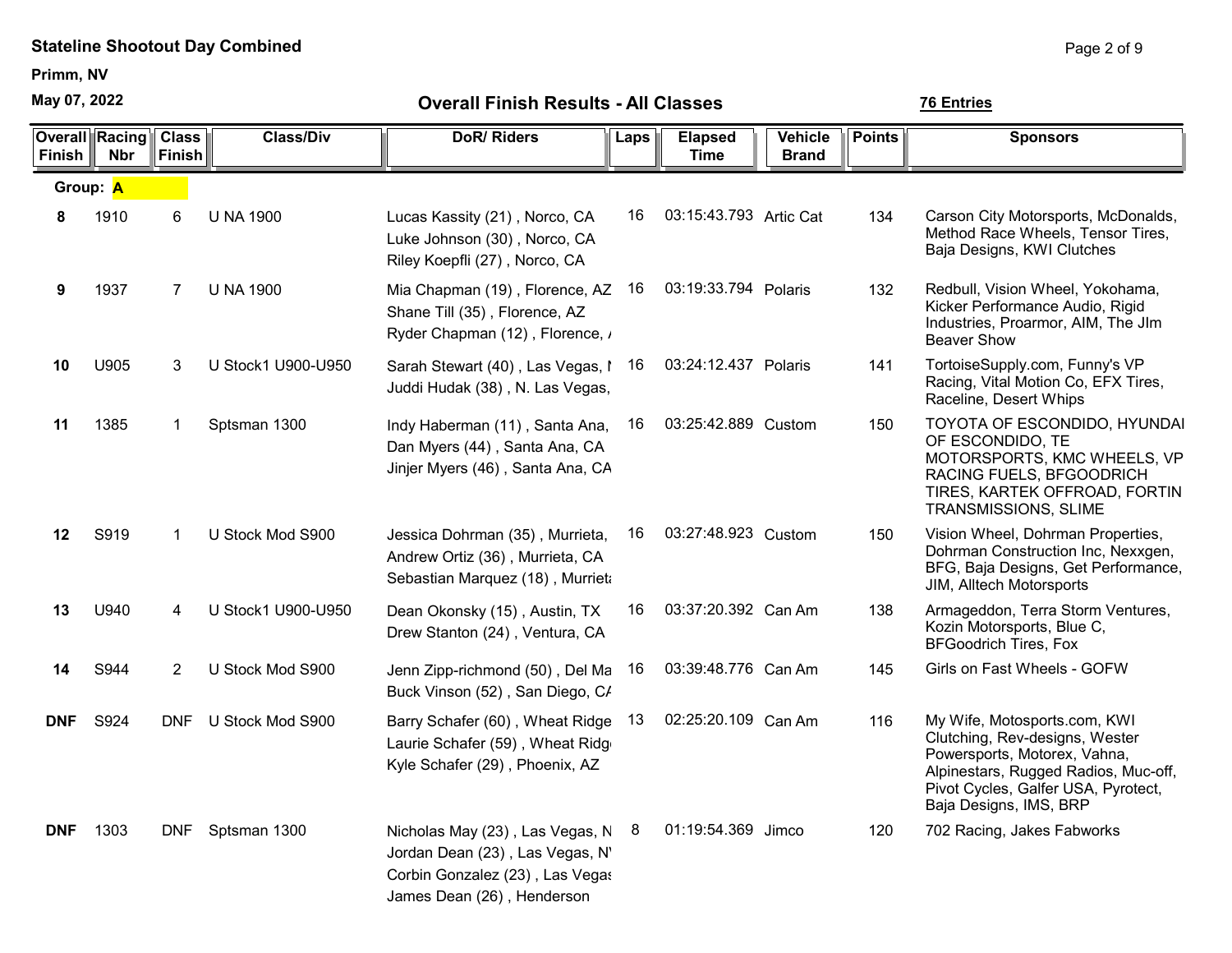Primm, NV

May 07, 2022

| May 07, 2022    |                                     | <b>Overall Finish Results - All Classes</b> |                      |                                                                                                                                           |      |                               |                                |               | <b>76 Entries</b>                                                                                                                                                                                                    |
|-----------------|-------------------------------------|---------------------------------------------|----------------------|-------------------------------------------------------------------------------------------------------------------------------------------|------|-------------------------------|--------------------------------|---------------|----------------------------------------------------------------------------------------------------------------------------------------------------------------------------------------------------------------------|
| Finish          | <b>Overall Racing</b><br><b>Nbr</b> | <b>Class</b><br><b>Finish</b>               | <b>Class/Div</b>     | <b>DoR/Riders</b>                                                                                                                         | Laps | <b>Elapsed</b><br><b>Time</b> | <b>Vehicle</b><br><b>Brand</b> | <b>Points</b> | <b>Sponsors</b>                                                                                                                                                                                                      |
|                 | Group: A                            |                                             |                      |                                                                                                                                           |      |                               |                                |               |                                                                                                                                                                                                                      |
| <b>DNF</b> 1148 |                                     | <b>DNF</b>                                  | Class 11             | Eric. Driscoll (49), Las Vegas, N<br>Jaegen Driscoll (19), Las Vegas,<br>Carson Driscoll (13), Las Vegas,                                 | 8    | 02:04:39.398 VW               |                                | 125           | Stonescapes                                                                                                                                                                                                          |
| <b>DNF</b>      | S915                                |                                             | DNF U Stock Mod S900 | Craig Macintosh (61), Culver City<br>Francisco Martinez (30), Las Vec                                                                     |      | 01:34:37.757 Polaris          |                                | 113           | Lone StarRacing, Podium Suspension,<br>KWI Clutching, Fox Shocks, BFG,<br>Walker Evans Racing, Switch Pros,<br>PCI Radios, Monster Seal, Torco                                                                       |
| <b>DNF</b>      | 1362                                |                                             | DNF Sptsman 1300     | Ladd  Gilbert (59), Las Vegas, I 2<br>Sean Gilbert (35), Las Vegas, N\<br>Brandon Johnson (41), Las Vega<br>Brendan Hannah (21), Las Vega |      | 00:19:25.632 Bunderson        |                                | 116           |                                                                                                                                                                                                                      |
| Group: B        |                                     |                                             |                      |                                                                                                                                           |      |                               |                                |               |                                                                                                                                                                                                                      |
|                 | T898                                | $\mathbf 1$                                 | U Turbo              | Joe Terrana (21), Las Vegas, NV 16<br>Jason Montes (36), Las Vegas, M                                                                     |      | 02:42:01.345 Can Am           |                                | 150           | KMC, KWI, Lonestar Racing, Patrick's<br>Graphics                                                                                                                                                                     |
| $\mathbf{2}$    | T974                                | $\mathbf{2}^{\prime}$                       | U Turbo              | Randy Romo (47), Henderson, N 16<br>Rory Lhommedieu (42), Mesquite                                                                        |      | 02:48:31.227 Polaris          |                                | 145           | Polaris RZR, Toyo Tires, Holz Racing,<br>SuperATV, Waker Evans,<br>Chupacabra, Baja Designs, Proline<br>Wraps, Antigravity Batteries, Hostyle,<br>PCI, Cross Motorsports Queen<br>Racing, VP Fuels, Desert Squardron |
| 3               | T824                                | 3                                           | U Turbo              | Cody Schafer (32), Golden, CO<br>Skylar Dupree (32), Broomfield, (<br>Hannah Schafer (29), Golden, C                                      | 16   | 02:48:48.880 Can Am           |                                | 141           | Mom & Dad, Motosports.com, KWI<br>Clutching, Rev-designs, Wester<br>Powersports, Motorex, Vahna,<br>Alpinestars, Rugged Radios, Muc-off,<br>Pivot Cycles, Galfer USA, Pyrotect,<br>Baja Designs, IMS, BRP            |
| 4               | T938                                | 4                                           | U Turbo              | Kolton Hustead (23), St. George, 16<br>Preston Schmid (38), Mesa, AZ                                                                      |      | 02:50:12.762 Can Am           |                                | 138           | Ele Motorsports                                                                                                                                                                                                      |
| 5               | T916                                | 5                                           | U Turbo              | Jeremiah Scott (40), Goodyear, / 16<br>Tim Sullivan (29), Goodyear, AZ                                                                    |      | 02:51:47.376 Can Am           |                                | 136           | KWI, Lonestar Racing, Method<br>Wheels, Tensor, 2RP, Five 18<br>Designs                                                                                                                                              |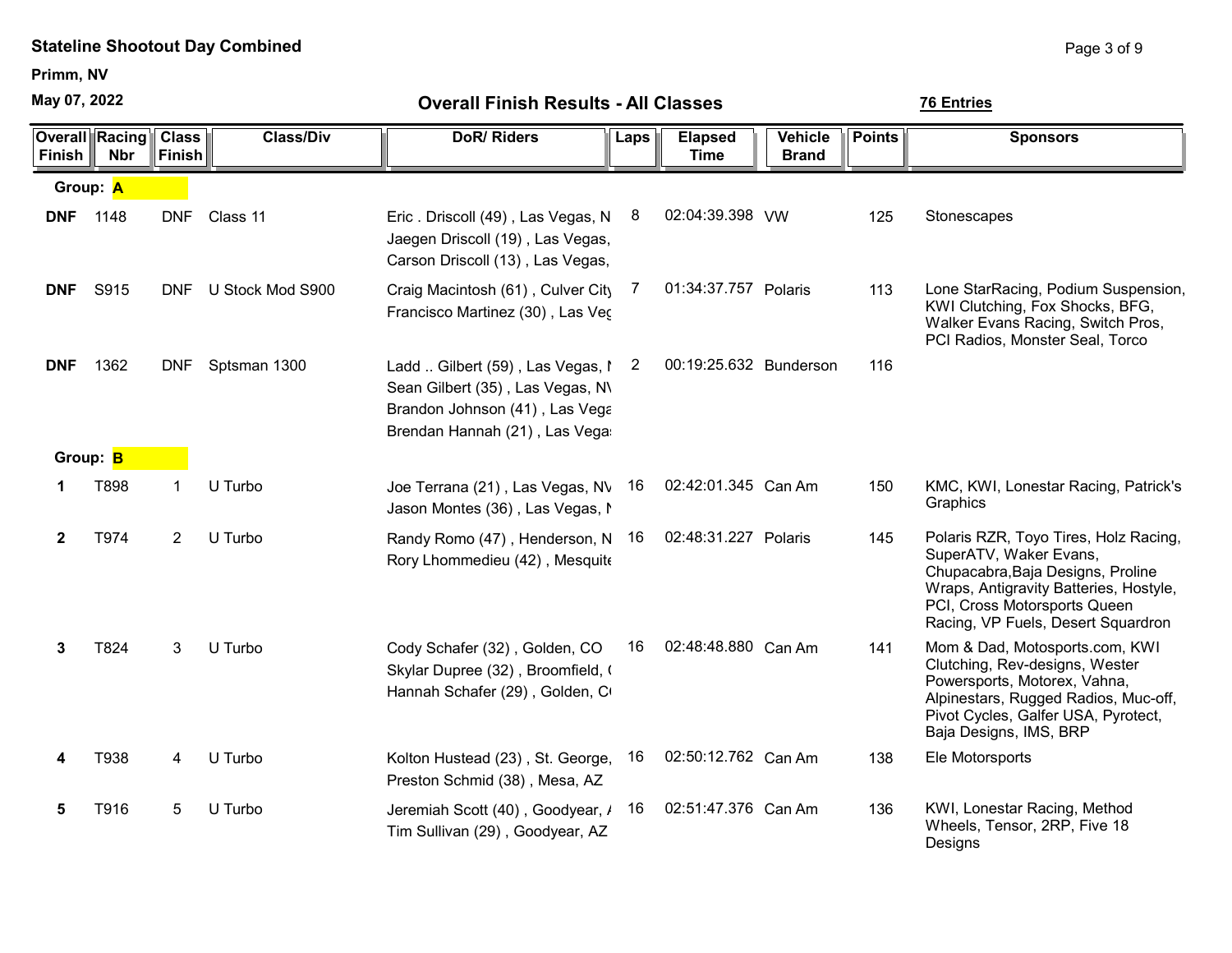Primm, NV

May 07, 2022

Overall Racing Finish Nbr **Class** Finish Vehicle || Points || Sponsors Brand Class/Div **DoR/ Riders** Laps Elapsed Time Group: **B** 6 2969 1 U Unl 2900 Mike Lesle (61), Wildomar, CA 16 02:52:39.471 Polaris 150 KING SHOCKS, MOTO RACE TIRES,METHOD WHEELS, MULTI TOOL,SEAL SAVORS, SPEED STRAP, PRP, JUSTICE BROTHERS, EIBACH, REEL DRIVELINES,SLIME, RUGGED RADIO, ZRP, CHAMPION COOLING SYSTEMS, NRT AUTOSPORTS Sierra Romo (21), Henderson, N' Marshall Lobo (42), Wildomar, C. Dominick Gaglione Jr (21), Hend 16 02:52:39.471 7 T924 6 U Turbo Garrick Lastra (46) , Mesa, AZ 16 02:57:44.695 Can Am 134 Can-am, Lonestar racing, King Shocks, Tensor, Method, Mod-Quad, Evo Robert Villarreal (46) , Mesa, AZ 16 02:57:44.695 8 T959 7 U Turbo 3 Jimmy Perry (57) . Oak Hills. CA 16 02:59:08.897 Can Am 32 Excessive Industries, PCI, Double E Racing, Trayco JAcks, Mojave Motorsports, Method Race Wheels, Desert Sage Transport Jimmy Perry (57), Oak Hills, CA David Lawson (31), Hesperia, C/ 02:59:08.897 Can Am 9 T911 8 U Turbo Cameron Meister (17), California 16 03:03:07.417 Can Am 130 Lonestar Racing, CanAm, Method Race Wheels, ITP, Baja Designs, KWI, ZRP, RCV, Whalen's Speed Research and Development, All Tech Motor Sports, Shamous Smith Jr (20), Californi 16 03:03:07.417 10 T827 9 U Turbo 3 Jack Olliges (15), Las Vegas, N\ 16 03:07:17.552 Can Am 128 BFG, VP Racing Fuels, KMC Wheels Fox, Evo Powersports, Baja Designs, Pro Eagle Jacks, Aftermarket HQ, Race Worx, Team Automotive Group Jack Olliges (15), Las Vegas, NV Mike Bollig (36) , Henderson, NV Dustin Orth (40) , Las Vegas, NV 03:07:17.552 Can Am 11 T983 10 U Turbo **Nicholas Gurries (37)**, Fremont, (16 03:16:46.202 Camburg 126 Gilroy Motorcycle Center, Method, BFGoodrich, Bay Power, CED Bay Area, SELWAY Construction, Gurries Electric Marcos Galdamez (42), San Joso Anthony Sipe (33) , San Jose, CA Kyle Mcclaflin (36) , Hollister, CA 03:16:46.202 Camburg 12 T937 11 U Turbo Bryan Mccormick (38) , Henderson, 16 03:48:01.909 Polaris 124 BMF Motorsports Jeff Powell (35) , Las Vegas, NV 03:48:01.909 Polaris DNF T810 DNF U Turbo **Andrew Blood (42)**, Grand Junctition, 03:25:51.970 Can Am 97 Blood Brother's Foundation Jon . Turner (38) , Palisade, CO Quinn Olesky (49), Grand Junction 03:25:51.970 Can Am **DNF** T872 DNF U Turbo Justin Welch (34), Kerman, CA 13 02:32:00.522 Polaris 95 Jared Welch (34) , Kerman, CA 02:32:00.522 Polaris

Overall Finish Results - All Classes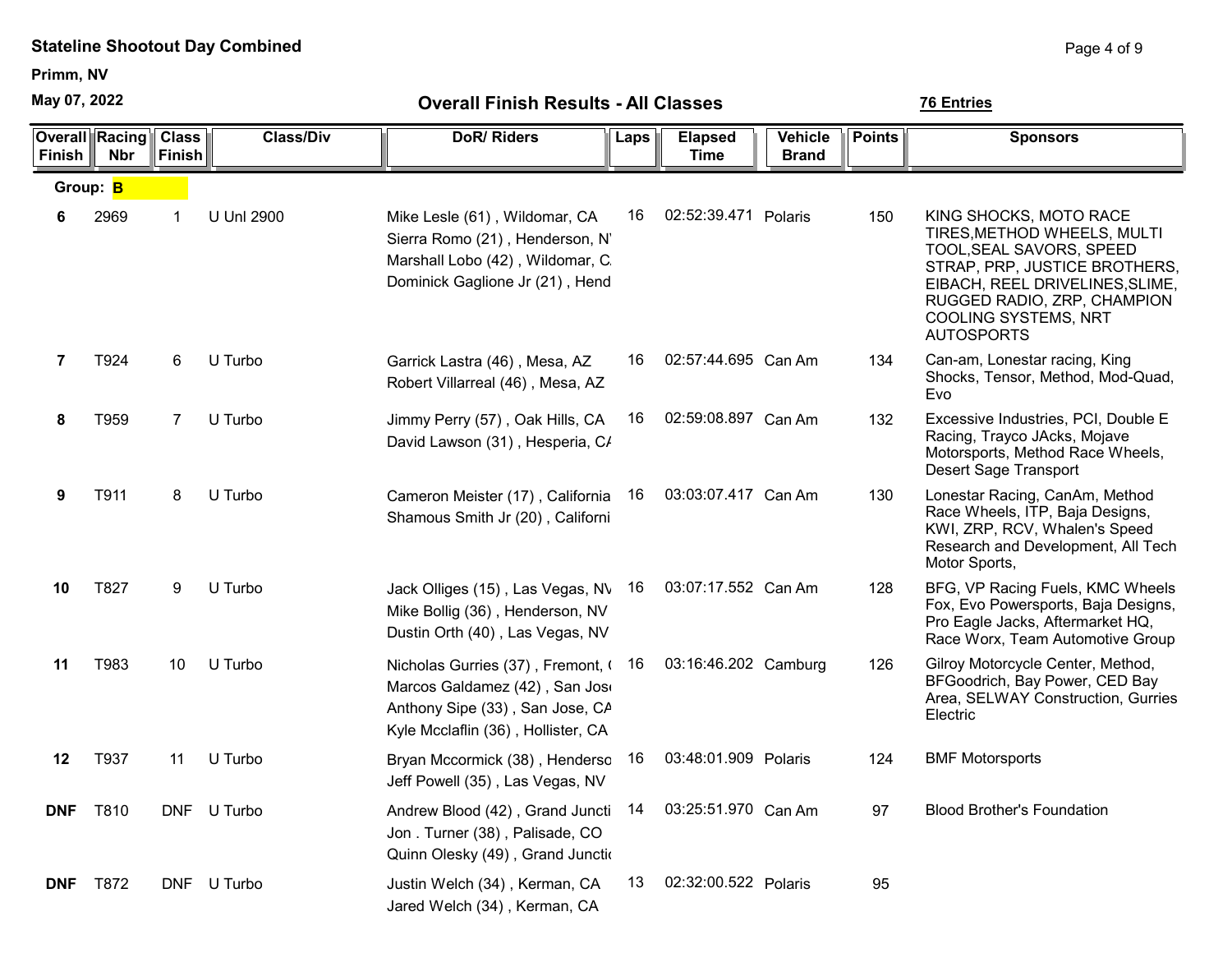Primm, NV

May 07, 2022

| <b>Overall Finish Results - All Classes</b> |  |
|---------------------------------------------|--|
|---------------------------------------------|--|

| <b>Finish</b>   | <b>Overall Racing Class</b><br><b>Nbr</b> | <b>Finish</b> | <b>Class/Div</b> | <b>DoR/Riders</b>                                                                                                                           | Laps | <b>Elapsed</b><br><b>Time</b> | Vehicle<br><b>Brand</b> | <b>Points</b> | <b>Sponsors</b>                                                                                                                                                            |
|-----------------|-------------------------------------------|---------------|------------------|---------------------------------------------------------------------------------------------------------------------------------------------|------|-------------------------------|-------------------------|---------------|----------------------------------------------------------------------------------------------------------------------------------------------------------------------------|
| Group: B        |                                           |               |                  |                                                                                                                                             |      |                               |                         |               |                                                                                                                                                                            |
| <b>DNF</b> T977 |                                           |               | DNF U Turbo      | Brayden Baker (19), Anaheim, C.<br>Travis Sallee (14), Carlsbad, CA                                                                         | 12   | 02:18:14.818 Polaris          |                         | 93            | Polaris, 20th Century Air, King,<br>Method, Queen Racing, BFG                                                                                                              |
| <b>DNF</b>      | 2901                                      |               | DNF U Unl 2900   | Nolan Williams (30), Lompoc, CA<br>Michael Flores (29), Santa Ynez,                                                                         | 10   | 01:47:21.924 Can Am           |                         | 120           | No Limit RD, Tatum UTV, Rugged<br>Radios, LSR Racing, KDM Shock<br>Technologies                                                                                            |
| <b>DNF</b>      | 2815                                      |               | DNF U Unl 2900   | Ryan Piplic (39), Las Vegas, NV<br>Blake Barnum (31), Las Vegas, I                                                                          | 9    | 01:33:33.588 Polaris          |                         | 116           | Polaris RZR, Longtravel Industries,<br><b>CST Tires, Method Race</b><br>Wheel, Rugged Radios, Fox, Aim,<br>Antigravity Batteries, Beard Seats,<br>Dynojet, Summerbrothers  |
| <b>DNF</b>      | T910                                      |               | DNF U Turbo      | Dan Fisher (45), Gilbert, AZ<br>Landon Fisher (12), Filbert, AZ                                                                             | 6    | 01:03:12.470 Can Am           |                         | 91            | Lonestar Racing. CanAm. Method<br>Race Wheels, Tensor Tires, All Tech<br>Suspension, Tire Balls, Five 18<br>Design, Naga Designs, SDHQ,<br>Rugged Radios, Aims             |
| Group: C        |                                           |               |                  |                                                                                                                                             |      |                               |                         |               |                                                                                                                                                                            |
| 1.              | 1017                                      |               | Class 10         | Kent Perkins (64), Scottsdale, Az 16<br>Christina Perkins (37), Phoenix, a<br>Jeff Schultz (39), Phoenix, AZ<br>Abel Perez (51), Tujuna, CA |      | 03:06:45.469 Raceco           |                         | 150           | <b>Monster Seal</b>                                                                                                                                                        |
| $\mathbf{2}$    | 6012                                      | 1             | Trophylite 6000  | Greg Bragg (54), Visalia, CA                                                                                                                | 16   | 03:09:03.108 Trophylite       |                         | 150           | NEVco LTD, Trayco USA, Rod End<br>Supply, Wiks Racing Engines, KC<br>HiLites, Upholstery by Brent, Culhane<br>Racing Transmissions, G1 Products,<br>Jake's Fabworks, Ebbco |
| 3               | 5003                                      | $\mathbf{1}$  | Class 5          | Mavrick Gaunt (27), Torrance, C.<br>Chasen Gaunt (25), Torrance, C.<br>Taylor Grabow (27), Torrance, C.<br>Cami Hara (27), Palos Verdas, C  | 16   | 03:12:18.502 Custom           |                         | 150           | Baja Jerky                                                                                                                                                                 |
|                 | 6075                                      | 2             | Trophylite 6000  | Chad Woodruff (43), Flagstaff, A 16<br>Hunter Boldizar (15), Flagstaff, A<br>John Woodruff (66), Flagstaff, A.                              |      | 03:15:04.476 Trophylite       |                         | 145           | Mossback, Babbitt Ford, Vision X                                                                                                                                           |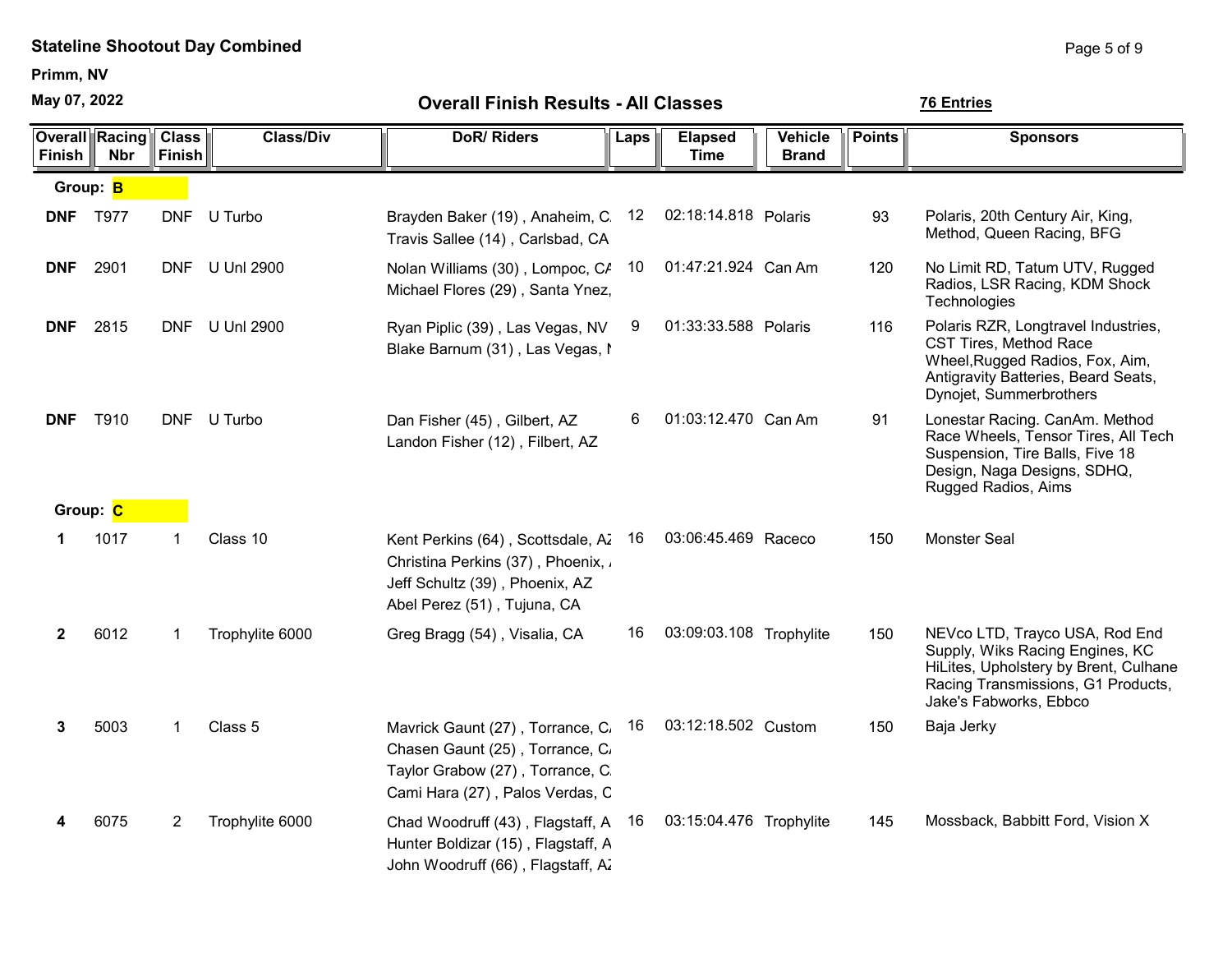Primm, NV

May 07, 2022

| <b>Finish</b>  | <b>Overall Racing</b><br><b>Nbr</b> | <b>Class</b><br>Finish | <b>Class/Div</b>  | <b>DoR/Riders</b>                                                                                                   | Laps | <b>Elapsed</b><br><b>Time</b> | <b>Vehicle</b><br><b>Brand</b> | <b>Points</b> | <b>Sponsors</b>                                                                                                                              |
|----------------|-------------------------------------|------------------------|-------------------|---------------------------------------------------------------------------------------------------------------------|------|-------------------------------|--------------------------------|---------------|----------------------------------------------------------------------------------------------------------------------------------------------|
| Group: C       |                                     |                        |                   |                                                                                                                     |      |                               |                                |               |                                                                                                                                              |
| 5              | 6080                                | 3                      | Trophylite 6000   | Lyle Anderson (18), Parowan, U1<br>Andrew Anderson (26), Mesquite                                                   | 16   | 03:16:55.109 Other            |                                | 141           |                                                                                                                                              |
| 6              | 6066                                | 4                      | Trophylite 6000   | Josh Cobb (22), Wittman, AZ<br>Mike Petracci (54), Wittman, AZ<br>Matthew Melendez (34), Phoenix                    | 16   | 03:17:33.132 Trophylite       |                                | 138           | Wyo-Tech, Pit Viper, Rugged Radios,<br>PRP Seats, K.B.O.                                                                                     |
| $\overline{7}$ | 2082                                | 1                      | Class 2           | Robert Williams (59), San Berna<br>Matt Rodriguez (31), Riverside, C                                                | 16   | 03:35:18.048 Ford             |                                | 150           | Underground Manholes, Torco USA,<br>GG Lighting, Miller Race Works, Dirt<br>Designs, McQueen Fiber Glass,<br><b>Superior Media Company</b>   |
| <b>DNF</b>     | 6086                                | <b>DNF</b>             | Trophylite 6000   | Clayton Sullivan (61), St George,<br>Daniel Sullivan (40), Ivins, UT<br>Paris Sullivan (16), St. George, L          | 12   | 02:32:13.798 Trophylite       |                                | 111           | Teal Excavation, Hamer Nicker,<br>TrophyLite                                                                                                 |
| <b>DNF</b>     | 2010                                | <b>DNF</b>             | Class 2           | Kameron Wells (32), Henderson,<br>Derrick Low (34), Henderson, NV                                                   | 12   | 02:33:31.935 Ford             |                                | 120           |                                                                                                                                              |
| <b>DNF</b>     | 6081                                | <b>DNF</b>             | Trophylite 6000   | Larry Schmueser III (29), Rifle, C<br>Larry Schmueser Ii (61), Rifle, CO<br>Shayne Britton (42), Aztec, NM          | 10   | 02:02:14.371 Trophylite       |                                | 109           | <b>Schmueser &amp; Associates</b>                                                                                                            |
| <b>DNF</b>     | 1486                                | <b>DNF</b>             | Class 1450 8400   | Joseph Cammans (39), Warren,<br>Blaire Cammans (31), Warren, U                                                      | 9    | 01:46:36.837 Toyota           |                                | 125           | US STeel Box and Cart Co.<br>Undaunted Apparel, Garage FAb,<br>Toyo Tires, KC HiLites, Fox Shocks,<br>PCI Race Radios,<br>Hammerdown Offroad |
| <b>DNF</b>     | 2006                                | <b>DNF</b>             | Class 2           | Andrew Becerra (34), Corona, C <sub>i</sub> 6<br>Cesar Becerra (31), West Covina<br>Sammy Carrillo (28), Corona, CA |      | 01:18:17.874 Ford             |                                | 116           | Mason Motorsports, Becerra Race &<br>Design, Impress Stage One, Elite<br>Truck & RV, Maurice Drivetrain<br>Technologies, JP Arms             |
| Group: D       |                                     |                        |                   |                                                                                                                     |      |                               |                                |               |                                                                                                                                              |
| 1.             |                                     | 1                      | <b>UNL Trucks</b> | Eric Hustead (51), St George, U1<br>Preston Schmid (38), Mesa, AZ                                                   | 16   | 02:35:58.774 Ford             |                                | 150           | Weddle Industry, Trident Engineering,<br>74 Weld, Dougans Engines,<br><b>BFGoodrich, Alltech</b>                                             |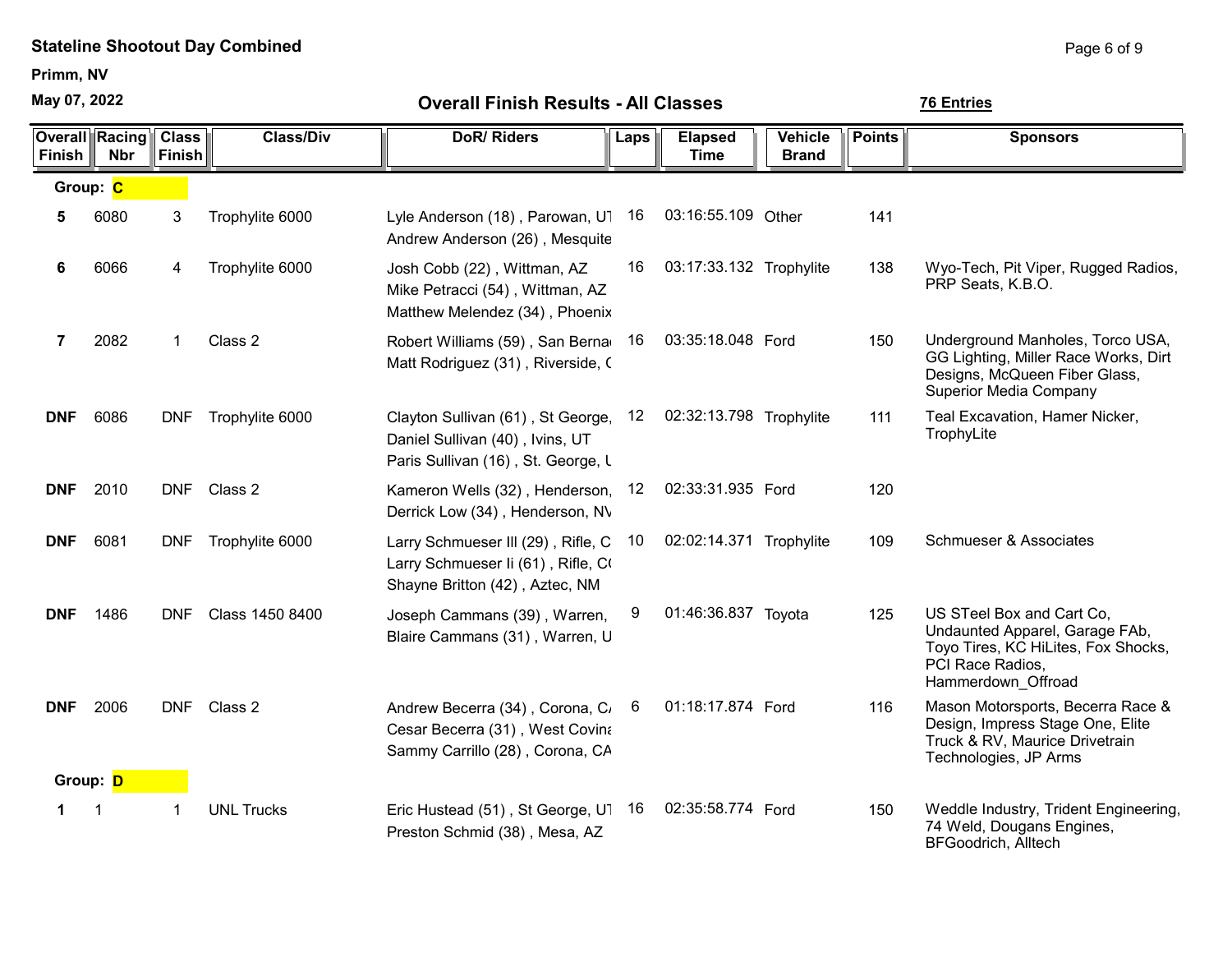Primm, NV

May 07, 2022

| May 07, 2022   |                                     |                               |                   | <b>Overall Finish Results - All Classes</b>                                                                                                | <b>76 Entries</b> |                               |                                |               |                                                                                                                                                                                                                                                                                |
|----------------|-------------------------------------|-------------------------------|-------------------|--------------------------------------------------------------------------------------------------------------------------------------------|-------------------|-------------------------------|--------------------------------|---------------|--------------------------------------------------------------------------------------------------------------------------------------------------------------------------------------------------------------------------------------------------------------------------------|
| <b>Finish</b>  | <b>Overall Racing</b><br><b>Nbr</b> | <b>Class</b><br><b>Finish</b> | <b>Class/Div</b>  | <b>DoR/Riders</b>                                                                                                                          | Laps              | <b>Elapsed</b><br><b>Time</b> | <b>Vehicle</b><br><b>Brand</b> | <b>Points</b> | <b>Sponsors</b>                                                                                                                                                                                                                                                                |
| Group: D       |                                     |                               |                   |                                                                                                                                            |                   |                               |                                |               |                                                                                                                                                                                                                                                                                |
| $\mathbf{2}$   | 1546                                | $\mathbf 1$                   | Class 1           | Jake Johnson (45), Yucapia, CA<br>Cody Johnson (20), Redlands, C                                                                           | 16                | 02:38:25.828 Custom           |                                | 150           | Merlin Johnson Construction, Baldi<br>Racing, High Performance Helicopters,<br>BFGoodrich, Ultra Wheels, Hostyle,<br>Baja Designs, F&L Racing Fuels, SDG<br>Suspension, Kroyer Racing Engines,<br>PCI Radios, Arizona PPE, SC14<br>Clean, ES Motorsports, Sector<br>Industries |
| 3              | 1503                                | 2                             | Class 1           | Nick May (23), Las Vegas, NV<br>Jordan Dean (23), Las Vegas, N'<br>Corbin Gonzalez (23), Las Vegas<br>James Dean (26), Henderson           | 16                | 02:39:28.538 Jimco            |                                | 145           | 702 Racing, Jake's Fabworks                                                                                                                                                                                                                                                    |
|                | 1512                                | 3                             | Class 1           | Blaine Conrad (30), Las Vegas, I                                                                                                           | 16                | 02:46:04.146 Jimco            |                                | 141           | Werdco BC Inc. Pro-Am, Tensor Tire,<br><b>Method RaceWheels</b>                                                                                                                                                                                                                |
| 5              | 27                                  | 2                             | <b>UNL Trucks</b> | Jack Olliges (15), Las Vegas, NV<br>Steve Olliges (58), Las Vegas, N<br>Dustin Orth (40), Las Vegas, NV<br>Mike Bollig (36), Henderson, NV | 16                | 02:52:36.279 Ford             |                                | 145           | Fox, BFG, KMC Wheels, VP Fuels,<br>Danzio Perfromance, Baja Designs,<br><b>Team Automotive Group</b>                                                                                                                                                                           |
| 6              | 67                                  | 3                             | <b>UNL Trucks</b> | Frank Napoli (41), Las Vegas, N'<br>Anthoney Apalategui (44), Las V                                                                        | 16                | 02:53:44.460 Jimco            |                                | 141           | The Napoli Group, Wiks Racing<br>Engines, Maximum Off Road<br>Transmissions, Jimco, Method Race<br>Wheels, Patrick's Signs, Patricks<br>Gaphix                                                                                                                                 |
| $\overline{7}$ | 1515                                | 4                             | Class 1           | Jon Calienes (34), Rancho, CA<br>Ryan Desautels (37), Ontario, C/<br>Jason Fillmore (44), Bakersfield,                                     | 16                | 03:05:12.009 Custom           |                                | 138           |                                                                                                                                                                                                                                                                                |
| <b>DNF</b>     | 26                                  |                               | DNF UNL Trucks    | Jonathan Brenthel (42), Perris, C 13<br>Jordan Brenthel (35), Perris, CA                                                                   |                   | 03:09:05.489 Brenthel Ind     |                                | 113           | Brenthel Industries, Baja Kits, King<br>Shocks, Method Race Wheels, FK<br>Rod-ends, Steel-It Coatings, Maxima<br>USA, BFG Tires, Alcon Brakes, Rigid<br><b>Inudstries</b>                                                                                                      |
| <b>DNF</b>     | 1549                                |                               | DNF Class 1       | John Reber (59), Cedar, UT                                                                                                                 | 5                 | 00:55:17.149 Jimco            |                                | 111           | <b>McMillen Racing</b>                                                                                                                                                                                                                                                         |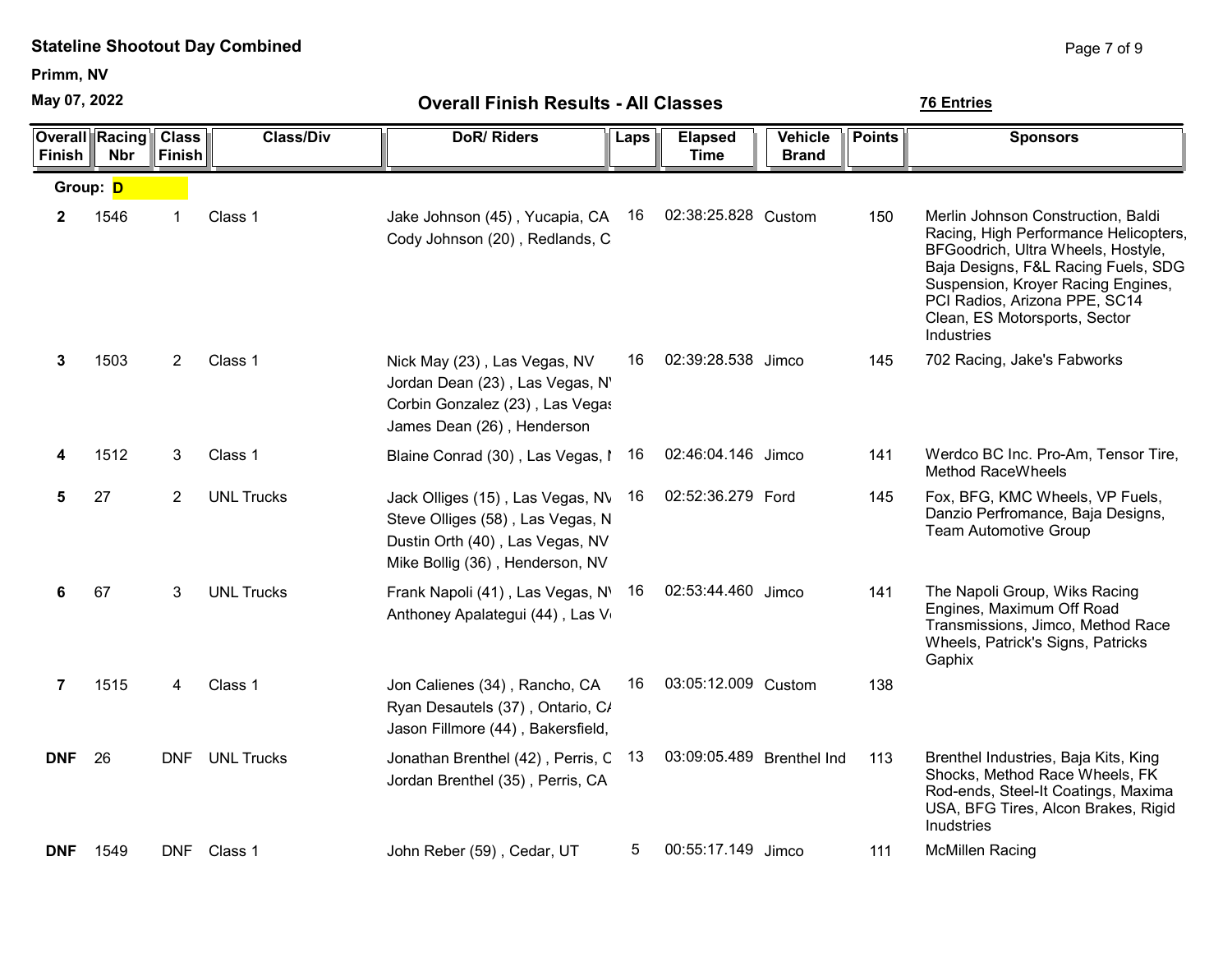Primm, NV

May 07, 2022

Steelman Tool

| May 07, 2022  |                                | <b>Overall Finish Results - All Classes</b> |                   |                                                                                                                                             |      |                               |                                | <b>76 Entries</b> |                                                                                                                                                                             |  |  |
|---------------|--------------------------------|---------------------------------------------|-------------------|---------------------------------------------------------------------------------------------------------------------------------------------|------|-------------------------------|--------------------------------|-------------------|-----------------------------------------------------------------------------------------------------------------------------------------------------------------------------|--|--|
| <b>Finish</b> | Overall  Racing <br><b>Nbr</b> | <b>Class</b><br><b>Finish</b>               | <b>Class/Div</b>  | <b>DoR/Riders</b>                                                                                                                           | Laps | <b>Elapsed</b><br><b>Time</b> | <b>Vehicle</b><br><b>Brand</b> | <b>Points</b>     | <b>Sponsors</b>                                                                                                                                                             |  |  |
| Group: D      |                                |                                             |                   |                                                                                                                                             |      |                               |                                |                   |                                                                                                                                                                             |  |  |
| <b>DNF</b>    | 1562                           | <b>DNF</b>                                  | Class 1           | Ladd Gilbert (59), Las Vegas, N\<br>Sean Gilbert (35), Las Vegas, N\<br>Brandon Johnson (41), Las Vega<br>Brendan Hannah (21), Las Vega     | 3    | 00:29:55.178 Bunderson        |                                | 109               | VT Construction, BFGoodrich, KC<br>HiLites, FiberwerX, Patrick Signs                                                                                                        |  |  |
|               | Group: E                       |                                             |                   |                                                                                                                                             |      |                               |                                |                   |                                                                                                                                                                             |  |  |
| 1             | 6173                           | 1                                           | <b>Class 6100</b> | Conner Mc Mullen (21), Peoria, /<br>Jeneka Jenkins (42), Phoenix, A.<br>Kevin Mc Mullen (49), Phoenix, /                                    | 16   | 02:43:08.398 Brenthel Ind     |                                | 150               | Brenthel Industries, Baja Kits, King<br>Shocks, Method Race Wheels, FK<br>Rod-Ends, Steel-IT Coatings, Maxima<br>USA, BFG Tires, Alcon Brakes, Rigid<br>Industries          |  |  |
| $\mathbf{2}$  | 6108                           | 2                                           | <b>Class 6100</b> | Chad Dohrman (39), Murrieta, C<br>Andrew Ortiz (36), Murrieta, CA                                                                           | 16   | 02:45:35.812 Custom           |                                | 145               | VisionWheel, Dohrman Properties,<br>Dohrman Construction Inc, Nexxgen,<br>BFG, Baja Designs, GET<br>Performance, JIM, Alltech Motorsports                                   |  |  |
| 3             | 6139                           | 3                                           | <b>Class 6100</b> | Adam Householder (37), Yorba L 16<br>Terry Householder (64), Anahein<br>Justin Hampton (41), Mission Vie<br>Trevor Ellingham (41), Las Vega |      | 02:45:48.878 Herbst Smith     |                                | 141               |                                                                                                                                                                             |  |  |
| 4             | 6101                           | 4                                           | <b>Class 6100</b> | Travis Chase (43), La Crescenta 16<br>Jacob Lauxen (37), Sun Valley, (<br>Don Chase (68), La Crescenta, (                                   |      | 02:46:25.984 Mason            |                                | 138               | BFGoodrich, Ultra Wheels, Baja<br>Designs, RPI Hardware, SDG<br>Suspension, Boxo USA, Evan Weller,<br>PCI, F&L, Burbank Ammo & Guns,<br>Checkers Offroad, B Real Prep N Fab |  |  |
| 5             | 6113                           | 5                                           | <b>Class 6100</b> | Blaze Nunley (19), Tulare, CA<br>Greg Nunley (50), Tulare, CA<br>Bear Nunley (21), Tulare, CA<br>Ben Diaz (41), Tulare, CA                  | 16   | 02:48:45.829 Geiser           |                                | 136               | <b>Swift Homes</b>                                                                                                                                                          |  |  |
| 6             | 6146                           | 6                                           | Class 6100        | Brent  Fox (54), Highland, UT<br>Cayden Mac Cachren (20), Las \                                                                             | 16   | 02:48:54.745 Herbst Smith     |                                | 134               | FX Construction, BFGoodrich, Mach 1<br>Race Prep, Herbst Smith Fab, VP<br><b>Racing Fuels</b>                                                                               |  |  |
| 7             | 6154                           | 7                                           | <b>Class 6100</b> | Alan Levinson (63), Blue Diamon<br>Doug Poole (53), Blue Diamond,                                                                           | 16   | 02:55:36.833 Armada Eng       |                                | 132               | Robby Woods off road, Artworks<br>Butches, Pataick Signs,<br>ZHomeusa.com 212 Gloves, Karteck                                                                               |  |  |